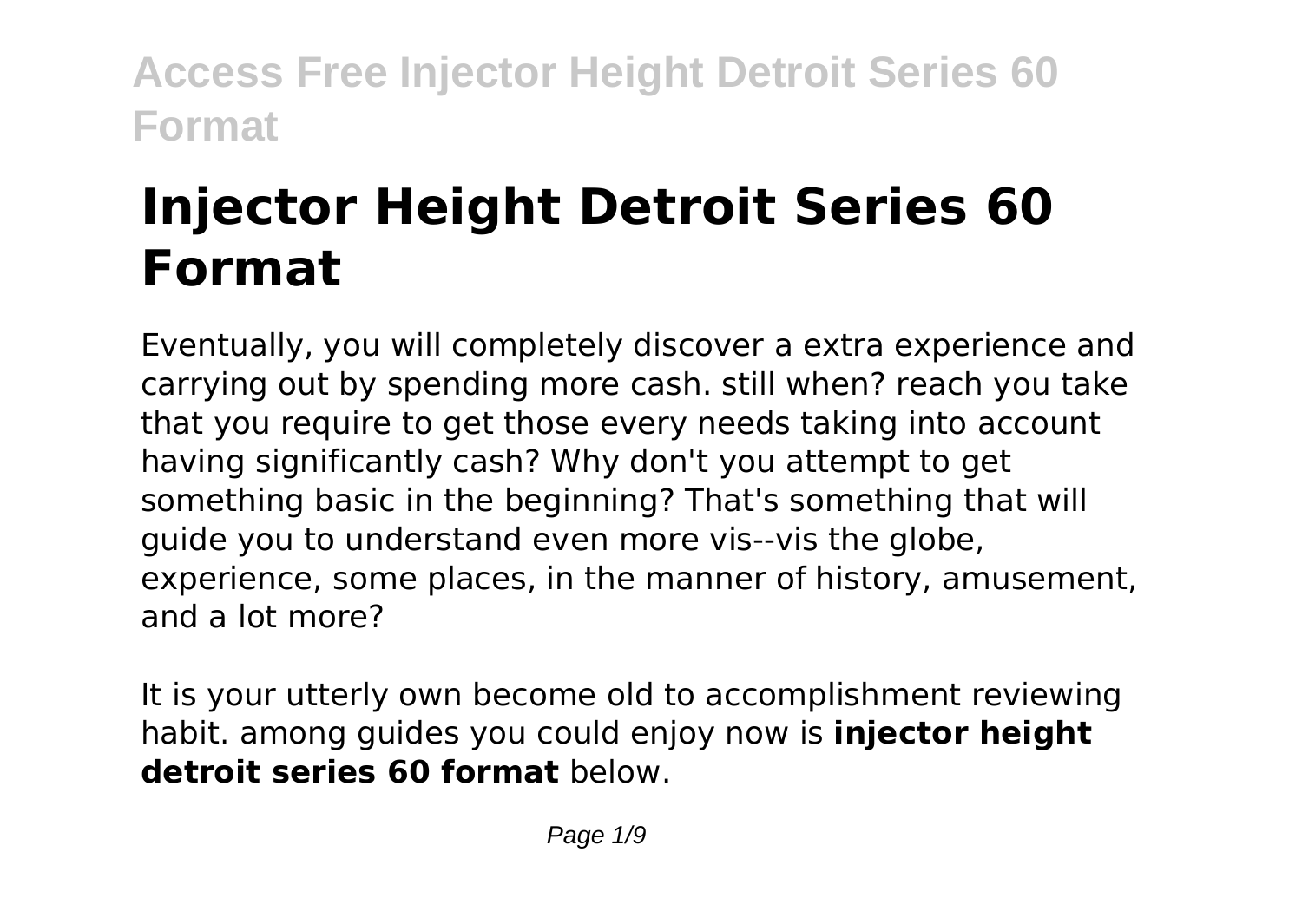The free Kindle books here can be borrowed for 14 days and then will be automatically returned to the owner at that time.

### **Injector Height Detroit Series 60**

The injector height settings for Series 60 engines are listed in Table "Checking Tolerance Chart". Loosen the fuel injector rocker arm locknut and turn the adjusting set screw until the extended part (flag) of the gage will just pass over the top of the injector follower.

#### **Series 60 - Section 13.2 Valve Lash, Injector Height ...**

Detroit Diesel 60 Series Injector Height Gauge Pin Master Set J-35637, J-39697, J-42665, J-42749, & J-45002 Alt. This is a High-Quality Aftermarket Product. Includes 78.2MM, 78.8MM, 80.3MM, 81.0MM, & 82.1MM adapters. Size Series Engine Year. 78.2mm 60 DDEC I 1986-1993.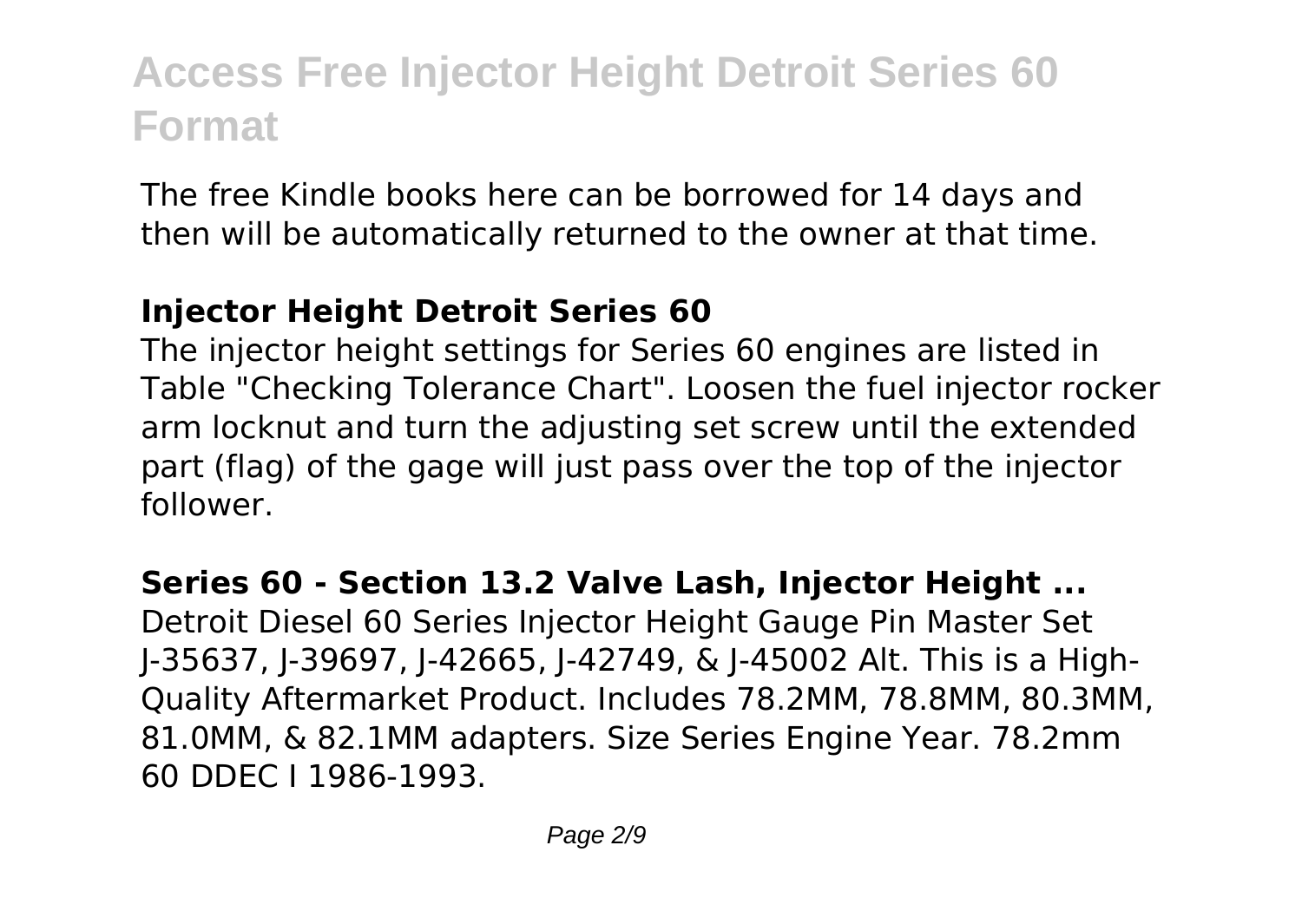#### **Detroit Diesel 60 Series Injector Height Gauge Pin Master**

**...**

Detroit Diesel Troubleshooting Diagrams. Series 60 Injector Height Adjustment. without comments. The injector height is adjusted using the injector height gage, I 39697 (DDEC III/IV) or I 35637-A (DDEC II and I).

**Series 60 Injector Height Adjustment | Detroit Diesel ...**

Injector Height, Detroit Series 60. ben - July 23, 2014. Bookmark this Videos & Pics / Videos . Sign Up Sign in. Setting the injector height on a Detroit series 60, Chattahoochee Technical College diesel fuel systems class spring 2011. Interesting ...

### **Injector Height, Detroit Series 60 | Mechanics Hub**

specifications for 1988-2007 Detroit Diesel 60-Series diesel engines. Camshaft timing, valve lash, injector height, and Jake Brake® lash are all very important specifications that must be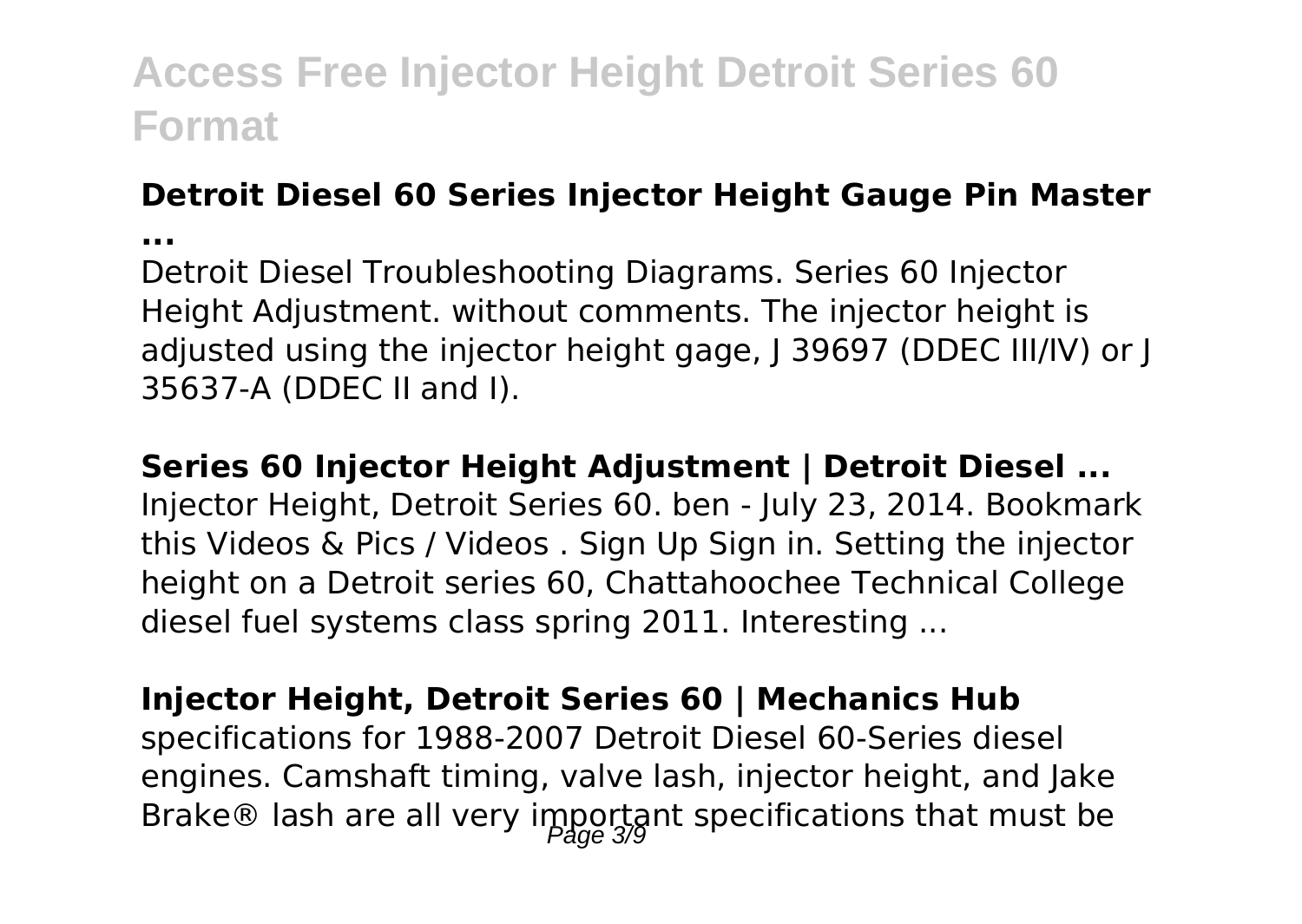followed closely in order to optimize the performance and service life of any Detroit Diesel engine.

#### **Valve Lash & Cam Timing Specifications for 1988-2007 ...** Injector height gauges are used to properly set injector body height to the injector follower for proper fuel injector timing. Incorrect injector timing can cause engine power issues, poor

idle quality and fuel mileage issues. For use Detroit Diesel Two cycle 53, Two cycle 71, Two cycle 92, Series 60, and DDEC IV Engines.

### **Injector Height Gauge Set | OTC Tools**

12. Adjust the fuel injector height for the engine models in parentheses by placing the small end of the height gage in the hole provided in the fuel injector body, with the flat of the gage toward the fuel injector plunger. See Figure 12-3. The injector height settings for Series 60 engines are listed in Table 12-2.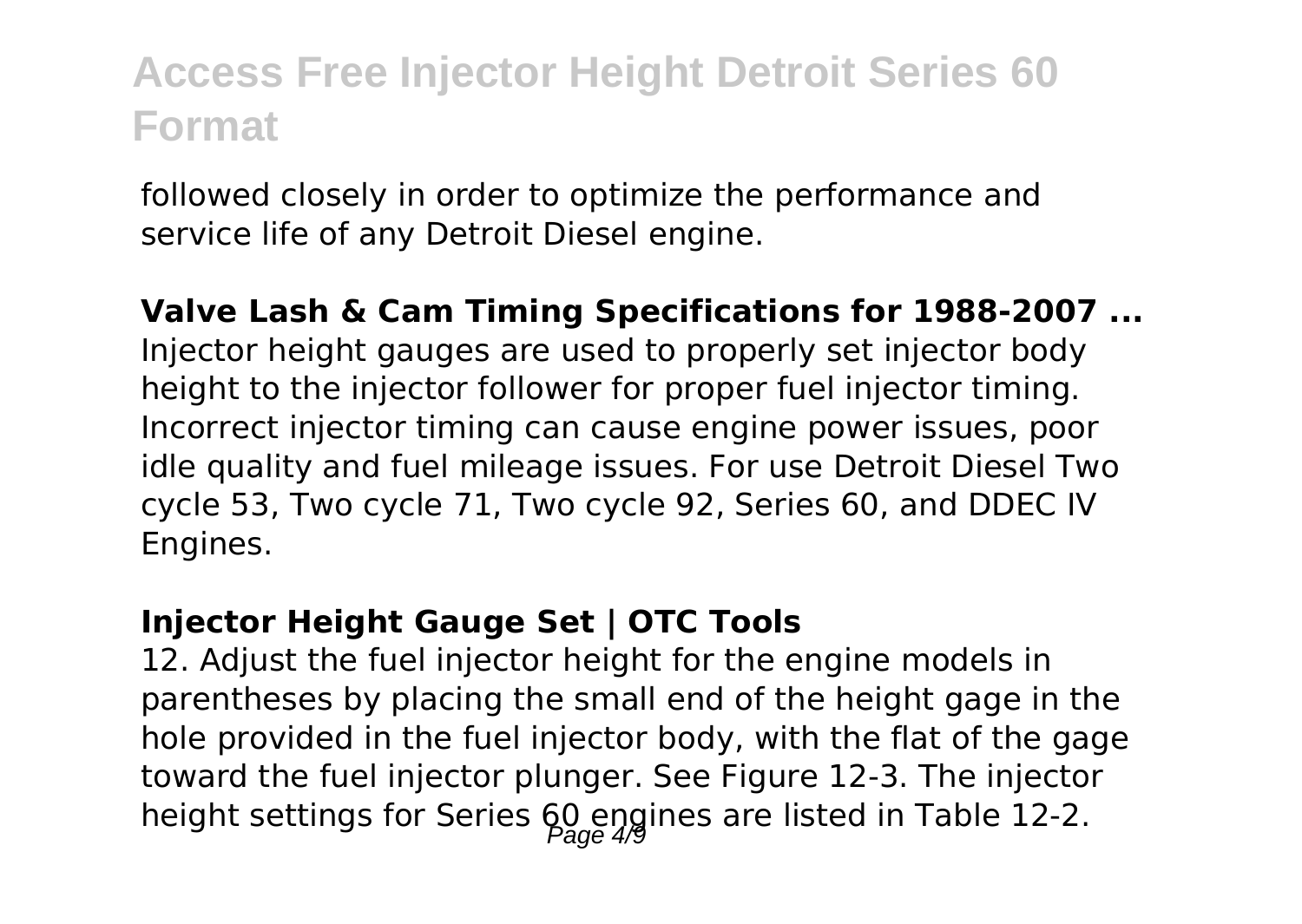### **Adjust the valves and set the fuel injector heights as ...**

3350 Injector Height Gauge Kits For Detroit Diesel Engines Series 50 & Series 60 Similar to J-1853/J-42749/J-45002/J-39697/J-42665/J-1242/J-35637-A. 4.9 out of 5 stars 11. \$55.99. Injector Height Gauge for Detroit Diesel Engine 3350, Used for Proper Fuel Injector Timing.

#### **Amazon.com: 3350 Injector Height Gauge Kits For Detroit**

**...**

Function - Set injectors during installation and at set service intervals on Detroit Series 50 and Series 60 engines. Package Contents – Includes 78.2mm, 78.8mm, 80.3mm, 81.0mm and 82.1mm gauge blocks along with knurled handle that allows for block to be used at 90° angle for use in areas with restricted access.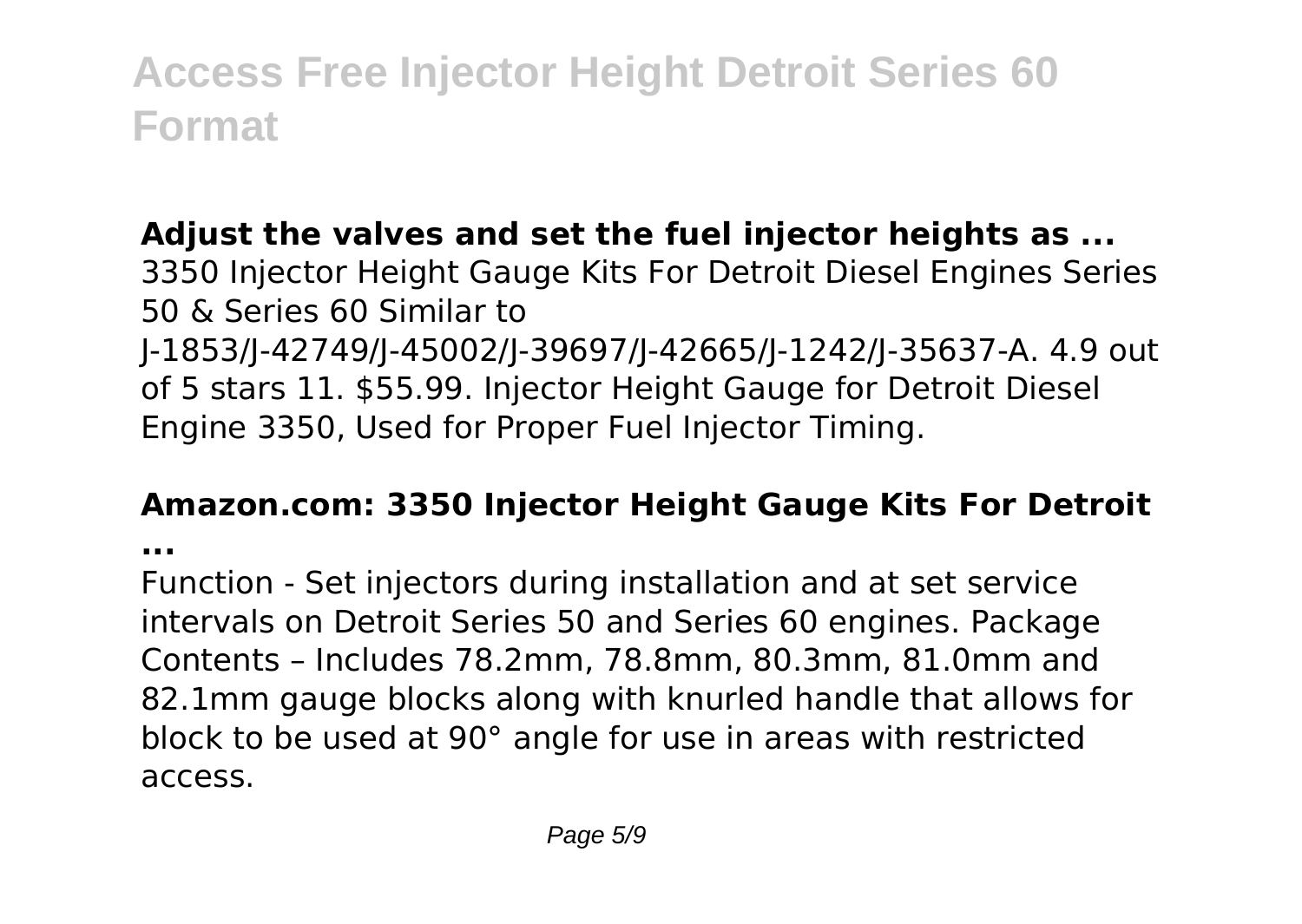### **Amazon.com: 3350 Injector Height Gauge Kit For Detroit**

**...**

Fuel Injector Height: DDEC II Models 6047 GUXX 78.2 mm (3.078 in.) Use tool I 35637-A 77.95-78.45 mm (3.068-3.088 in.) Fuel Injector Height: DDEC III Models 6047 GKXX 78.8 mm (3.103 in.) Use tool J 39697 77.55-79.05 mm (3.053-3.112 in.) Fuel Injector Height: DDEC IV Model: 6047TKXX 80.3 mm (3.161 in.) Use tool J 42665

#### **Series 50 - Section 12.2 Valve Lash, Injector Height ...**

Insert an Allen wrench into the head of the adjusting screw and tighten to 40 inch-pounds. Loosen the same adjusting screw again with the Allen wrench by backing it off 3/4-turn. Use a ratchet and socket to tighten the lock nut to between 30 and 35 foot-pounds. The injector is now set.

### **How to Adjust a Detroit Fuel Injector | It Still Runs**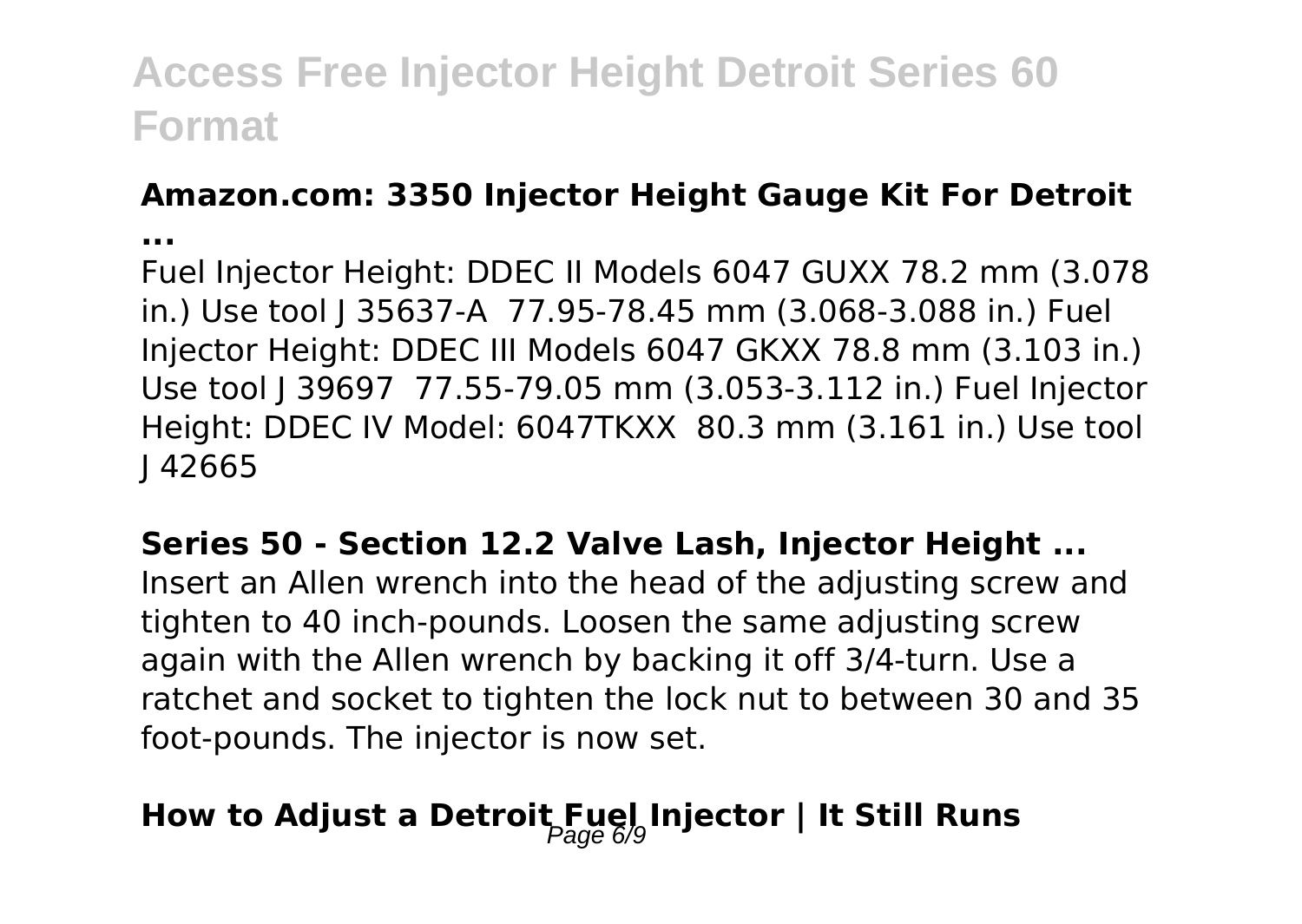Page 1 SUBJECT: COMPACT GEAR TRAIN ASSEMBLY INTRODUCTION Detroit Diesel has released a new Compact Gear Train Assembly for the Series 60 2002 engine. This new assembly offers weight savings, noise reduction and height reduction. The bullgear is a straight cut gear that now rides on bushings. Page 2 1. Timing Pin Figure 1 Crankshaft Timing Pin 2.

### **DETROIT DIESEL SERIES 60 SERVICE MANUAL Pdf Download ...**

INTRODUCTION This technician's guide explains the fuel injection system operation and is mainly focused on the electronic unit injector. The heart of the diesel engine is the fuel injection system.

#### **Unit Fuel Injectors Technician's Guide**

Set injectors during installation and at set service intervals on Detroit Series 50 and Series 60 engines. Includes 78.2mm,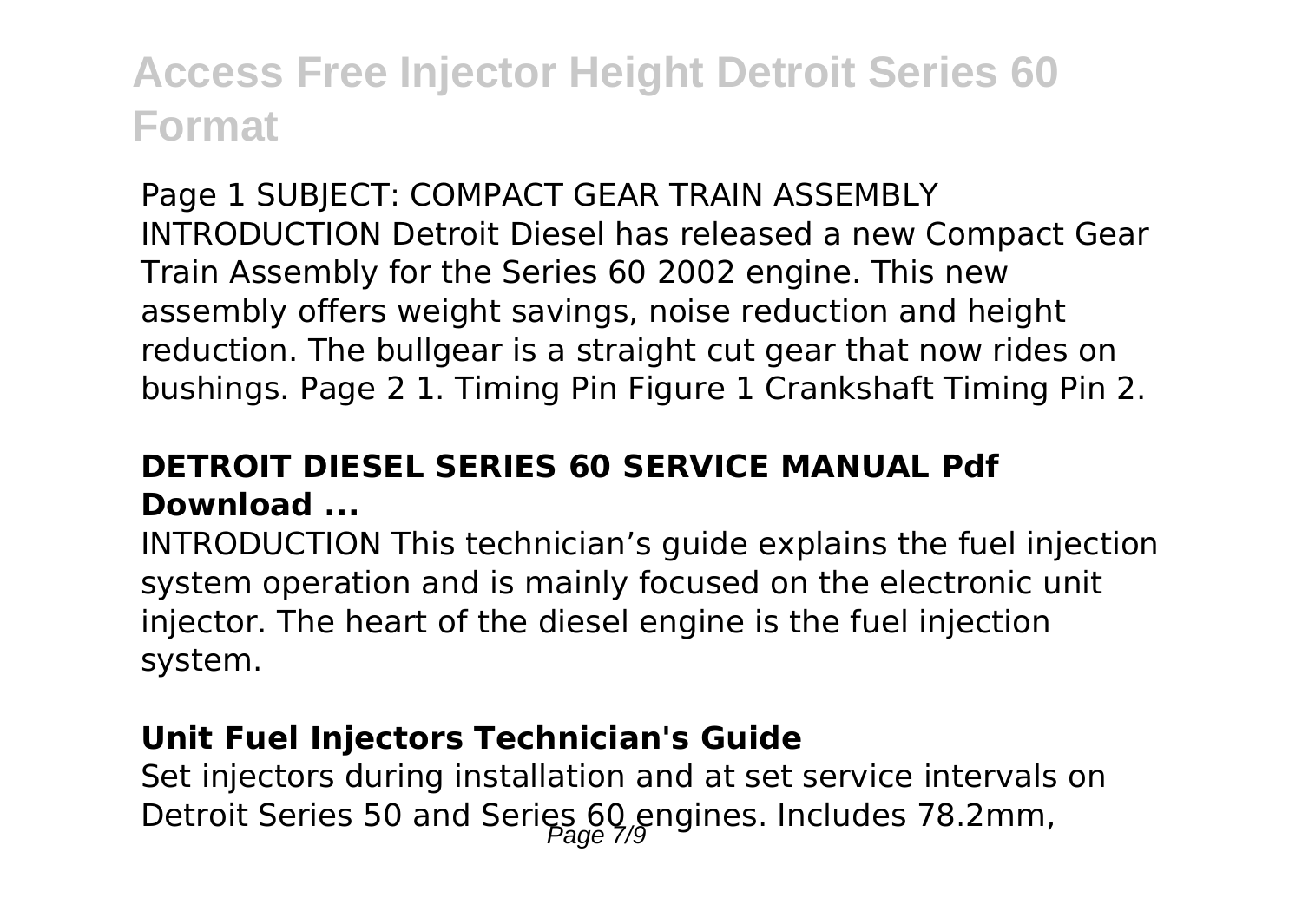78.8mm, 80.3mm, 81.0mm and 82.1mm gauge blocks along with knurled handle that allows for block to be used at 90° angle for use in areas with restricted access.

**Injector Height Gauge Kit Lang 3350 For Detroit Diesel ...** One of my guys is working on an OLD Freightliner with a Detroit Series 60 (1993). Truck came in with very bad miss, tested it, found injector 1 and injector 3 response times too long. did multiple cylinder cut out tests at idle and 1000 RPM - both injectors were well below baseline.

### **Series 60 Injector response time too long - MHH AUTO - Page 1**

1. This injector Height Gauge Kit is for Detroit Series 50 and Series 60 engines . 2. Properly set injector body height to the injector follower for proper fuel injector timing . 3. Includes 78.2mm, 78.8mm, 80.3mm, 81,0mm and 82.1mm gauge blocks